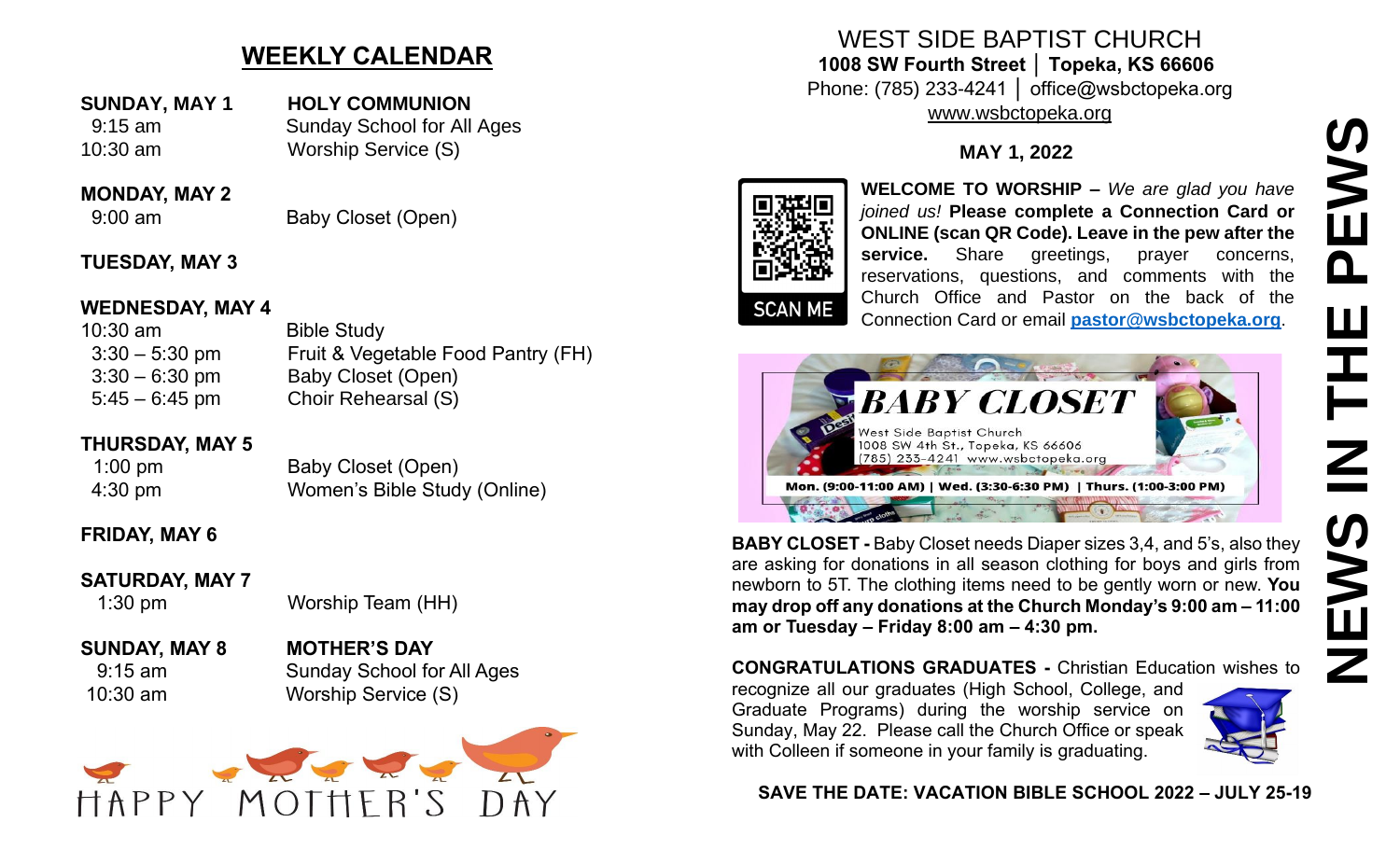**BELIEVER'S BAPTISM** – We practice "believer's baptism" which is the immersion of a person in water – regardless of age – who receives Jesus Christ as his or her personal Savior and publicly professes to walk the Jesus way. The Council schedules baptisms on most Sunday mornings throughout the year. If you would like to be baptized, then come to the front during the last song.

**CHILDRENS ACTIVITY BAGS AND BULLETINS** – We are glad to have children in worship! Activity bags filled with coloring pages, crayons, and other items are available for preschool and elementary-aged children near the sanctuary door. Enjoy the kits and children's bulletins. Please take home your artwork. Place the packets on the front pew after the worship service so we can restock them.

**CHILDREN'S CHURCH** – Kids 2nd Grade and younger are invited to the front of



the sanctuary for a children's moment with Pastor Ivan or a lay leader. A simple object lesson is taught from the Bible. Children are then dismissed to Children's Church with trained leaders guiding a child-friendly time of worship and study from the Bible. Children return to the sanctuary at the end of the worship service. Older children (3rd Grade

and Up) are encouraged to sit with their family and friends during the service.

**NURSERY CARE -** Nursery Care is lovingly provided for all children – newborns through age 4 – by qualified staff starting at 9:00 AM through 12:00 noon. See an Usher for directors and questions.

**ADULT SUNDAY SCHOOL - "JOHN 1-3 The Word Became Flesh"** – a twelveweek video series by Matt Chandler **– at 9:15 AM in Holmer Hall on Sundays.**

**KIDS SUNDAY SCHOOL CLASSES –** Teachers are ready to help kids grow in their faith on **Sunday mornings at 9:15 am.** Classes for all ages – children, youth, and adults. Join a Sunday School Class and a Small Group Bible Study by **Scanning the QR code** or visit the church website at **[www.wsbctopeka.org](http://www.wsbctopeka.org/)**.



**YOUTH SUNDAY SCHOOL –** Ernie Reed teaches a great lesson each week in the Youth Room (downstairs) for Middle and High School Students at 9:15 am.

**HOSPITAL & EMERGENCIES –** If you or a loved one is admitted to the hospital for an emergency or for surgery, **the hospital staff and chaplains' office will NOT contact the Church Office or the Pastor**. **You or a family member must call the Church Office at (785) 233-4241 or the Pastor at (785) 224-7234**. Pastor is willing to visit the hospital and pray prior to surgeries.

MAY NEWSLETTER - Read "The **UPCOMING** Witness" Newsletter for May. Copies available on the information station outside the Church Office and online at [www.wsbctopeka.org.](http://www.wsbctopeka.org/)



**QUARTERLY BUSINESS MEETING** *-* The Council has set the next **Quarterly Business Meeting & Potluck Luncheon** for **Sunday, May 22 at 12:00 pm in Fellowship Hall**. The Congregation will receive reports and carry out the business of the church. All business meetings shall include, but not be limited to, reports of the Pastor, the Council, other groups as appropriate and items for membership consideration and/or action. Individuals having an item of concern or a motion they wish considered at a business meeting must present such item to the Council at the regular Council meeting prior to the business meeting.

— Pat Carpenter, Church Moderator

**SYMPATHIES** – Our heartfelt sympathies to James "Jim" Lagerberg's family at his passing. He was baptized here on Easter Sunday, April 5, 1942, and went to be with the Lord on Easter Sunday, April 22, 2022. Memorials are welcome to honor his life and legacy. DVD copies of the service are available upon request in the Church Office.

**THANK YOU for ABWM SUNDAY-** To our Church ladies who participated in our ABW Sunday Service, Thank you! All of you ladies stepped up and did so well to give God the Glory. When our ABW DVD about Rainbow Acres did not ready Brice found it online and presented after Sherrill Carlson spoke. It explained the purpose of the service. Thanks Brice! Good ending!

~ Marianne Spano